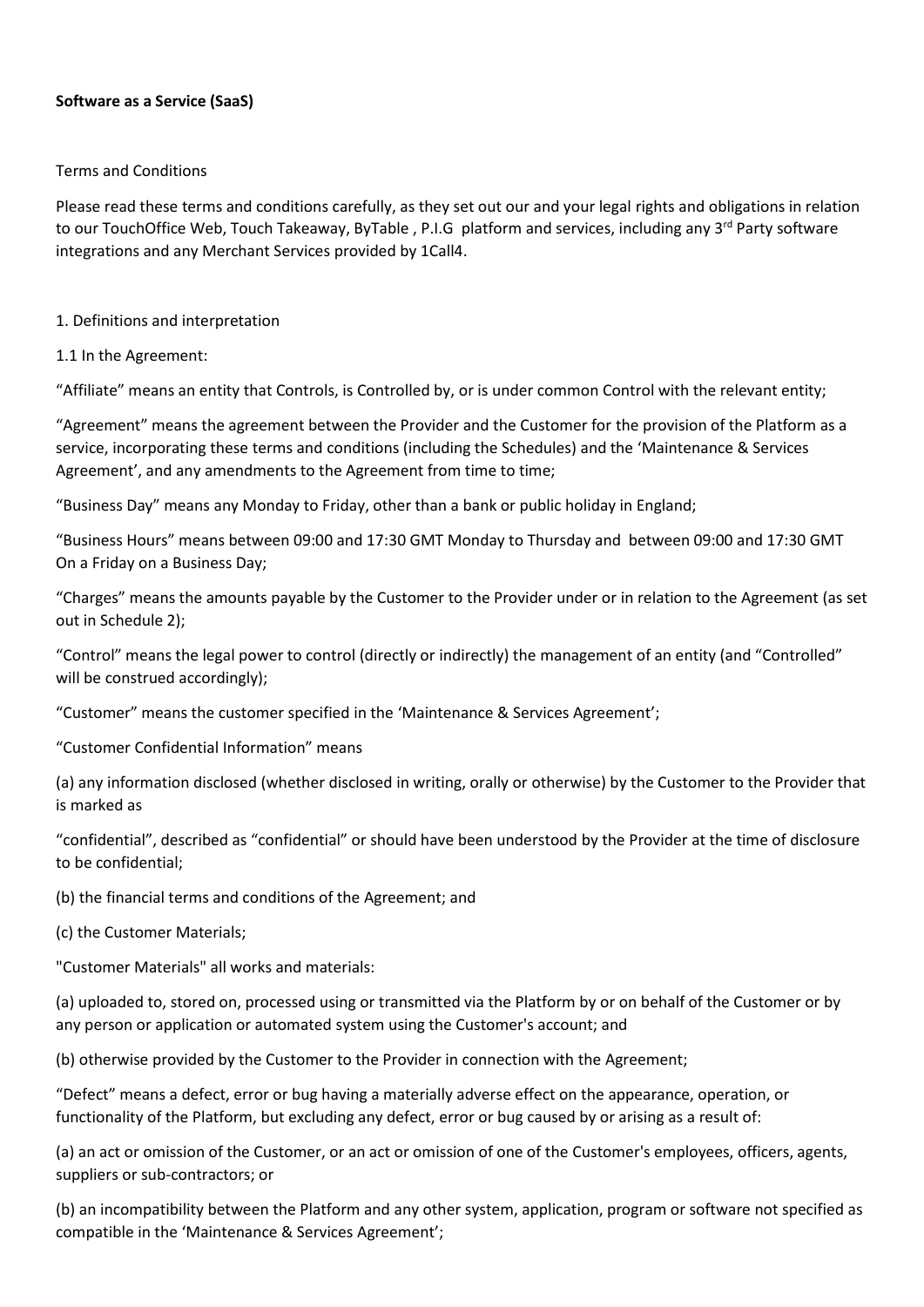"Documentation" means the documentation produced by the Provider and made available on the Platform to the Customer specifying how the Platform should be used;

"Effective Date" means the date that the Agreement comes into force as specified in Clause 2;

"Force Majeure Event" means an event, or a series of related events, that is outside the reasonable control of the party affected (including failures of or problems with the internet or a part of the internet, hacker attacks, virus or other malicious software attacks or infections, power failures, industrial disputes affecting any third party, changes to the law, disasters, explosions, fires, floods, riots, terrorist attacks, wars and pandemics);

"Intellectual Property Rights" means all intellectual property rights wherever in the world, whether registered or unregistered, including any application or right of application for such rights (and the "intellectual property rights" referred to above include copyright and related rights, database rights, confidential information, trade secrets, know-how, business names, trade names, trademarks, service marks, passing off rights, unfair competition rights, patents, petty patents, utility models, semi-conductor topography rights and rights in designs);

"Minimum Term" means the period specified as such in the 'Maintenance & Services Agreement';

"Permitted Purpose" means the use of the Platform by the Customer to manage its product inventory (and CRM data if required);

"Personal Data" has the meaning given to it in the Data Protection Act 1998;

"Platform" means the one or multiple of the following software platforms; TouchOffice Web, Touch Takeaway, ByTable , P.I.G platform and services, and any Merchant Services provided and operated by 1Call4) that is licenced and operated by the Provider, and that will be made available to the Customer as a service via the internet under the Agreement;

"Provider" means 1 Call 4 a trading style of Vibe Print Limited, a company incorporated in England and Wales (registration number 00843365) having its registered office at Jason House, Kerry Hill, Horsforth, Leeds LS18 4JR

"Schedule" means a schedule attached to the Agreement;

"Services" means all the services provided or to be provided by the Provider to the Customer under the Agreement, including the Support Services;

"'Maintenance & Services Agreement'" means the document made available by the Provider to the Customer during the order process that specifies the identity of the Customer, and other matters relating to the Agreement;

"Support Services" means support and maintenance services provided or to be provided by the Provider to the Customer in accordance with Schedule 1;

"Term" means the term of the Agreement; and

"Upgrades" means new versions of, and updates to, the Platform, whether for the purpose of fixing an error, bug or other issue in the Platform or enhancing the functionality of the Platform.

1.2 In the Agreement, a reference to a statute or statutory provision includes a

reference to:

(a) that statute or statutory provision as modified, consolidated and/or reenacted from time to time; and

(b) any subordinate legislation made under that statute or statutory provision.

1.3 The Clause headings do not affect the interpretation of the Agreement.

1.4 The ejusdem generis rule is not intended to be used in the interpretation of the Agreement.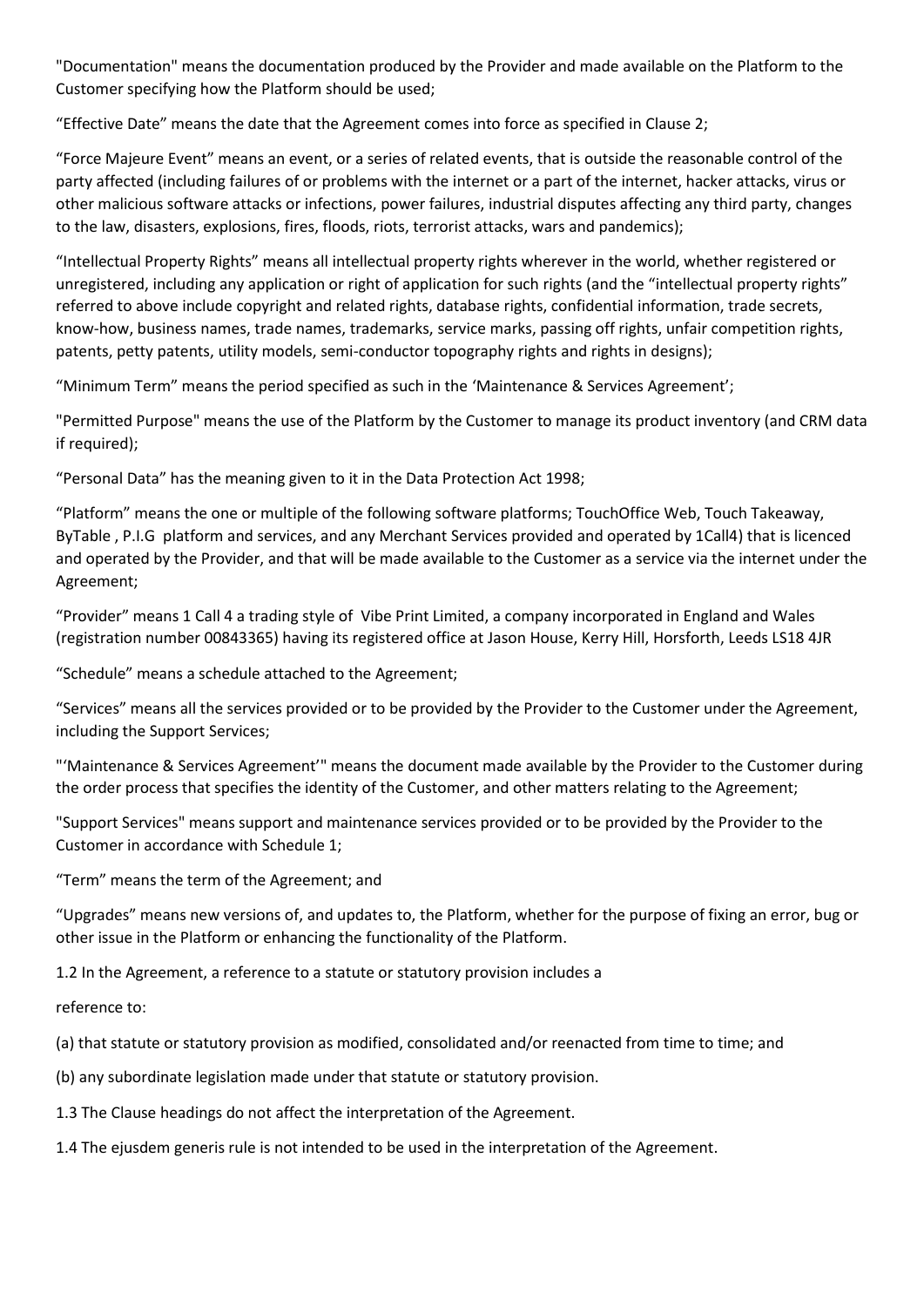### 2. Agreement and Term

2.1 The advertising of the Platform and the Services on the Provider's website constitutes an "invitation to treat"; and the Customer's order for the Platform and the Services constitutes a contractual offer. No contract will come into force between the Provider and the Customer unless and until the Provider accepts the Customer's order in accordance with the procedure detailed in this Clause 2.

2.2 In order to enter into the Agreement, the Customer must take the following steps:

(i) the Customer must decide which Plan (and Extras if required) to select from the Pricing menu;

(ii) the Customer must then place its order with the Provider;

(iii) the Provider will then draw up a 1 Call 4 sales order which gives details of the services to be provided and the amounts payable by the Customer;

(iv) the Customer will then confirm its acceptance of the 1 Call 4 sales order including its terms and conditions;

(v) the Customer will then submit its bank account details and the Provider will set up a direct debit and take an initial payment; and

(vi) once the payment has been received by the Provider the Customer will be given access to the Platform (at which point the Agreement will come into force).

2.3 Once in force, the Agreement will continue in force for the Minimum Term and indefinitely thereafter, unless terminated earlier in accordance with Clause 13.

#### 3. The Platform

3.1 The Provider will make available the Platform to the Customer by setting up an account for the Customer on the Platform, and providing to the Customer login details for that account as soon as practicable following the Effective Date.

3.2 Subject to the limitations set out in Clause 3.3 and the prohibitions set out in Clause 3.4, the Provider hereby grants to the Customer a non-exclusive licence to use the Platform for the Permitted Purpose via any standard web browser in accordance with the Documentation during the Term.

3.3 The licence granted by the Provider to the Customer under Clause 3.2 is subject to the following limitations:

(a) the Platform may only be used by the named users identified in the 'Maintenance & Services Agreement', providing that the Customer may change, add or remove a designated named user in accordance with the procedure set out therein;

(b) the Platform must not be used at any point in time by more than the number of concurrent users specified in the 'Maintenance & Services Agreement', providing that the Customer may add or remove concurrent user licences in accordance with the procedure set out therein;

(c) the Platform may only be used by the employees, agents and subcontractors of the Customer and:

- (i) where the Customer is a company, the Customer's officers;
- (ii) where the Customer is a partnership, the Customer's partners; and
- (iii) where the Customer is a limited liability partnership, the Customer's members;

(d) the Customer must comply at all times with the terms of the acceptable use policy set out in Schedule 3, and must ensure that all users of the Platform agree to and comply with the terms of that acceptable use policy;

3.4 Except to the extent mandated by applicable law or expressly permitted in the Agreement, the licence granted by the Provider to the Customer under this Clause 3 is subject to the following prohibitions:

(a) the Customer must not sub-license its right to access and use the Platform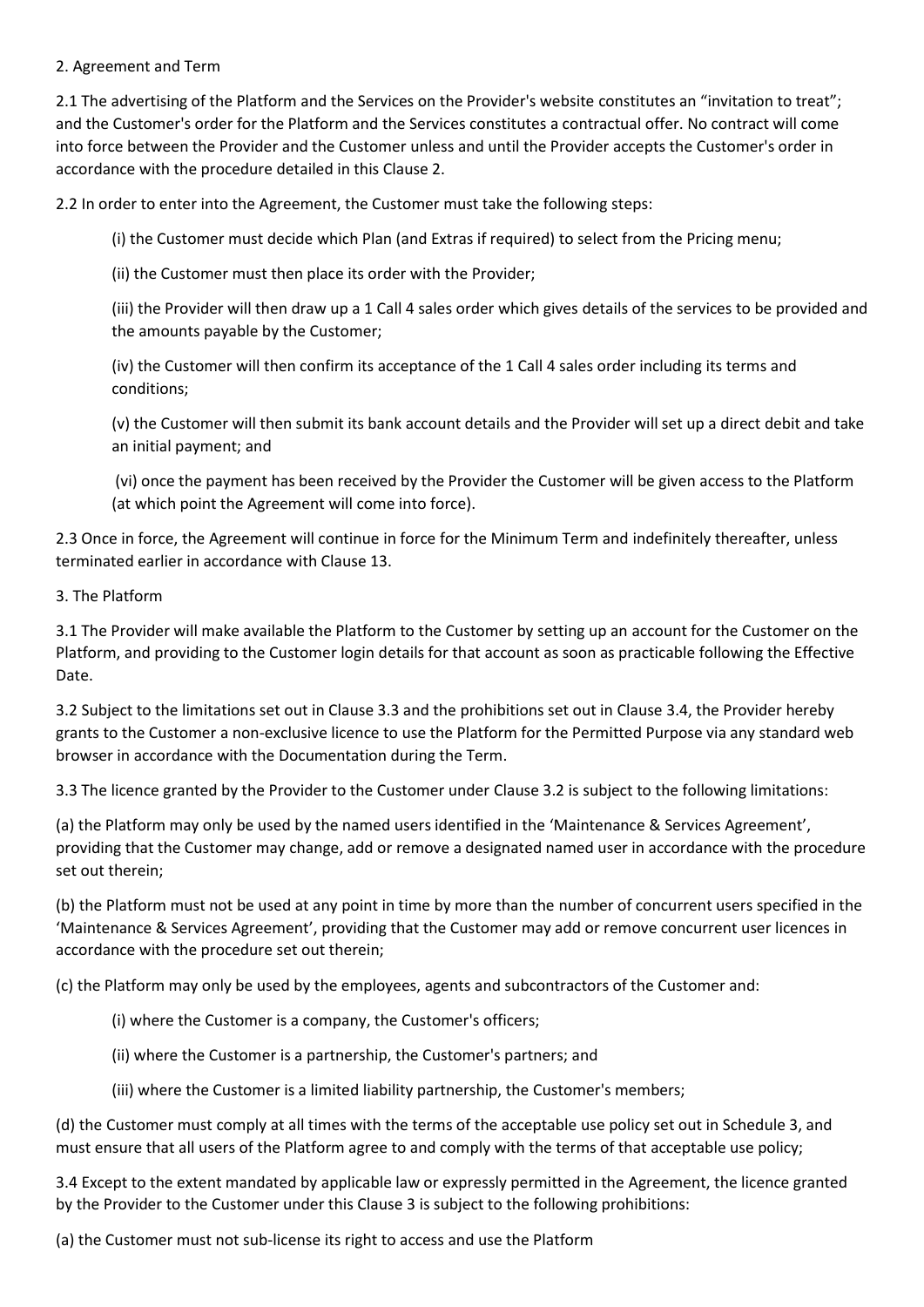or allow any unauthorised person to access or use the Platform;

(b) the Customer must not frame or otherwise re-publish or re-distribute the Platform; and

(c) the Customer must not alter or adapt or edit the Platform save as expressly permitted by the Documentation.

3.5 For the avoidance of doubt, the Customer has no right to access the object code or source code of the Platform, either during or after the Term.

3.6 All Intellectual Property Rights in the Platform shall, as between the parties, be the exclusive property of the Provider.

3.7 The Customer shall use all reasonable endeavours to ensure that no unauthorised person will or could access the Platform using the Customer's account.

3.8 The Customer must not use the Platform in any way that causes, or may cause, damage to the Platform or impairment of the availability or accessibility of the Platform, or any of the areas of, or services on, the Platform.

3.9 The Customer must not use the Platform:

(a) in any way that is unlawful, illegal, fraudulent or harmful; or

(b) in connection with any unlawful, illegal, fraudulent or harmful purpose or activity.

4. Support Services and Upgrades

4.1 During the Term the Provider will provide the Support Services to the Customer, and may apply Upgrades to the Platform, in accordance with the service level agreement set out in Schedule 1.

4.2 The Provider may sub-contract the provision of any of the Support Services without obtaining the consent of the Customer.

5. Customer Materials

5.1 The Customer grants to the Provider during the Term a non-exclusive licence to store, copy and otherwise use the Customer Materials on the Platform for the purposes of operating the Platform, providing the Services, fulfilling its other obligations under the Agreement, and exercising its rights under the Agreement.

5.2 Subject to Clause 5.1, all Intellectual Property Rights in the Customer Materials will remain, as between the parties, the property of the Customer.

5.3 The Customer warrants and represents to the Provider that the Customer Materials, and their use by the Provider in accordance with the terms of the

Agreement, will not:

(a) breach any laws, statutes, regulations or legally-binding codes;

(b) infringe any person's Intellectual Property Rights or other legal rights; or

(c) give rise to any cause of action against the Provider or the Customer or any third party, in each case in England and Wales and under English law.

5.4 Where the Provider reasonably suspects that there has been a breach by the Customer of the provisions of this Clause 5, the Provider may:

(a) delete or amend the relevant Customer Materials; and/or

(b) suspend any or all of the Services and/or the Customer's access to the Platform while it investigates the matter.

5.5 Any breach by the Customer of this Clause 5 will be deemed to be a material breach of the Agreement for the purposes of Clause 13.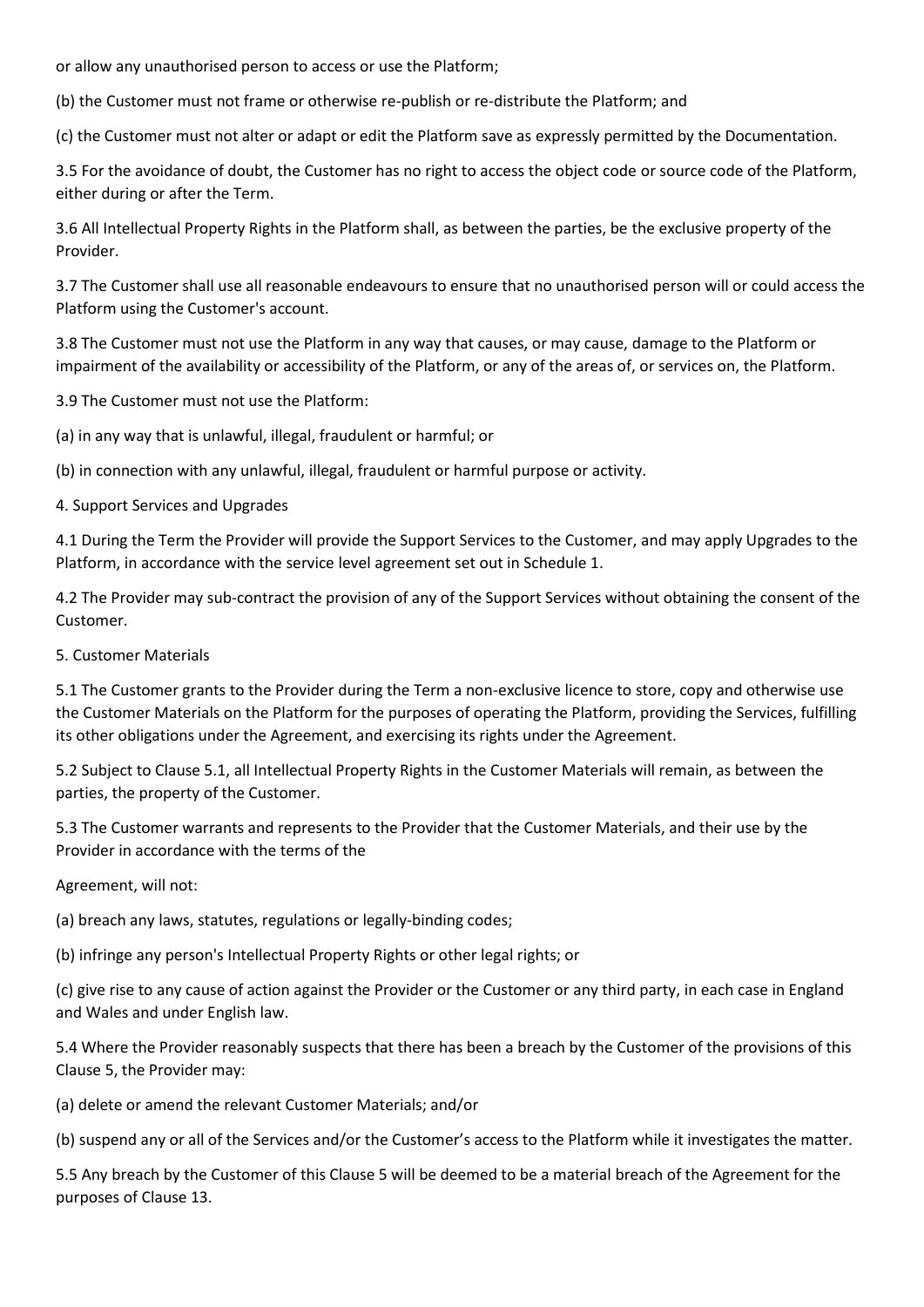5.6 The Provider shall ensure that the Customer Materials stored and processed by the Platform are stored separately from, and are not co-mingled with, the materials of other customers of the Provider.

# 6. Platform Trial

The Provider may, in special circumstances, set up a Platform Trial. The Customer may access the Platform Trial for an agreed period, during which time all of the provisions of this Agreement shall apply, save as follows:

(a) the Customer shall have no obligation to pay any Charges in respect of the Platform Trial;

7. Charges

7.1 The Provider will issue invoices for the Charges to the Customer in accordance with the provisions of Schedule 2.

7.2 The Customer will pay the Charges to the Provider within 14 days of the date of issue of an invoice issued in accordance with Clause 7.1. eement are stated exclusive of VAT, unless the context requires otherwise. VAT will be payable by the Customer to the Provider in addition to the principal amounts.

7.4 All Charges must be paid by direct debit.

7.5 If the Customer does not pay any amount properly due to the Provider under or in connection with the Agreement, the Provider may:

(a) charge the Customer interest on the overdue amount at the rate of 5% per year above the base rate of NatWest Bank Plc from time to time (which interest will accrue daily and be compounded quarterly); or

(b) claim interest and statutory compensation from the Customer pursuant to the Late Payment of Commercial Debts (Interest) Act 1998.

7.6 The Provider will review their Charges throughout the term of the Agreement taking into account supplier pricing and may vary the Charges at any point in the agreement, by giving to the Customer not less than 30 days' written notice of the variation.

7.7 The Provider may suspend access to the Platform and the provision of the Services if any amounts due to be paid by the Customer to the Provider under the Agreement are overdue by more than 14 days.

7.8 Should any direct debits to 1 Call 4 fail or need to be reset, then a £25.00 administration fee will be charged on the customers following direct debit.

# 8. Warranties

8.1 The Customer warrants and represents to the Provider that it has the legal right and authority to enter into and perform its obligations under the Agreement.

8.2 The Provider warrants and represents to the Customer:

(a) that it has the legal right and authority to enter into and perform its obligations under the Agreement;

(b) that it will perform its obligations under the Agreement with reasonable care and skill;

(c) that the Platform will operate without Defects and will perform substantially in accordance with the Documentation (subject to any Upgrades);

(d) that the Platform will be hosted in accordance with the requirements set out in the 'Maintenance & Services Agreement', and will be available to the Customer in accordance with the uptime commitments given in Schedule 1;

(e) the Platform (excluding for the avoidance of doubt the Customer Materials) will not:

(i) breach any laws, statutes, regulations or legally-binding codes;

(ii) infringe any person's Intellectual Property Rights or other legal rights; or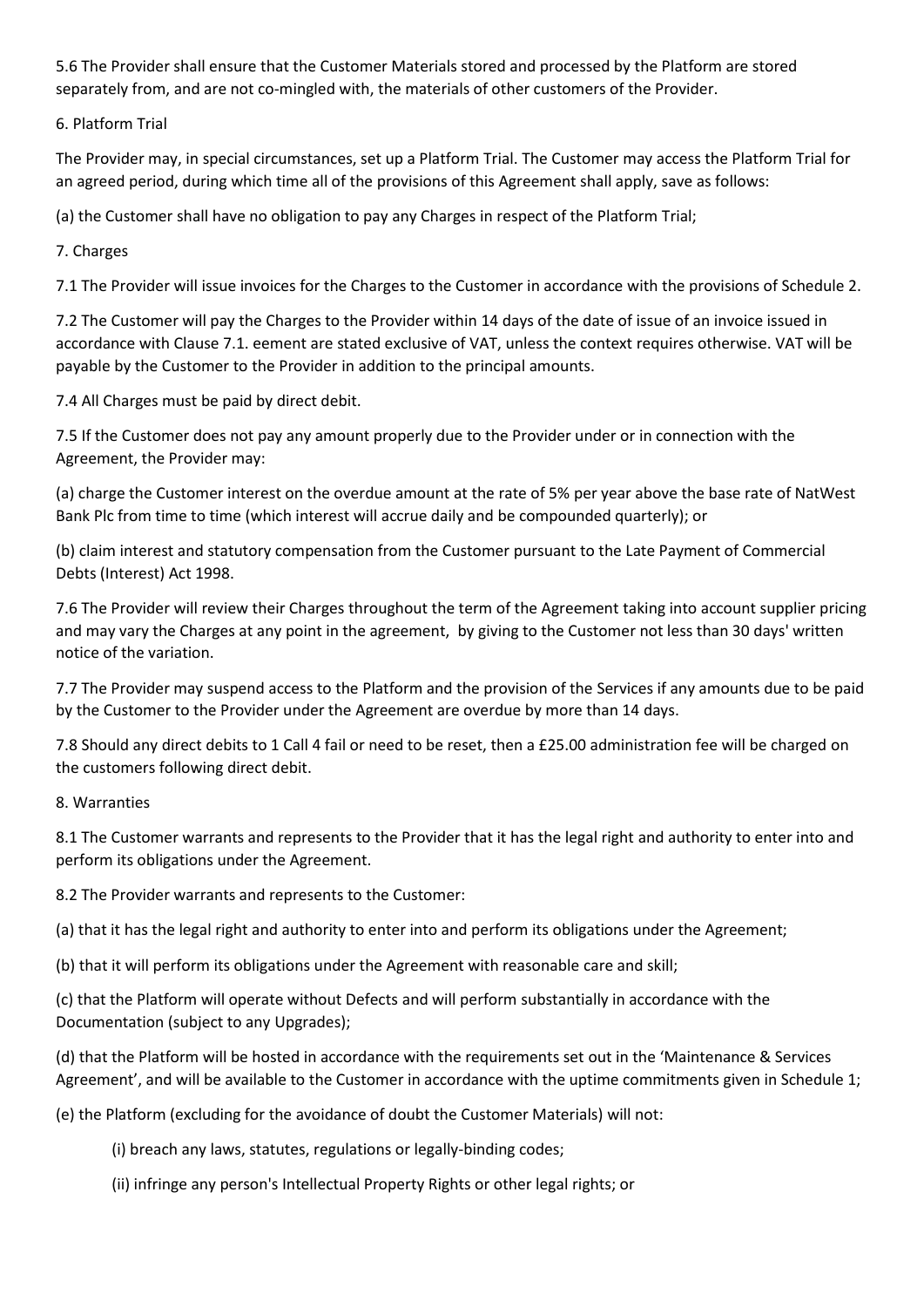(iii) give rise to any cause of action against the Provider or the Customer or any third party, in each case in England and Wales and under English law; and

(f) the Platform is and will remain free from viruses and other malicious software programs.

8.3 The Customer acknowledges that:

(a) complex software is never wholly free from defects, errors and bugs, and the Provider gives no warranty or representation that the Platform will be wholly free from such defects, errors and bugs;

(b) the Provider does not warrant or represent that the Platform will be compatible with any application, program or software not specifically identified as compatible in the 'Maintenance & Services Agreement'; and

(c) the Provider will not and does not purport to provide any legal, taxation or accountancy advice under the Agreement or in relation to the Platform and (except to the extent expressly provided otherwise) the Provider does not warrant or represent that the Platform will not give rise to any civil or criminal legal liability on the part of the Customer or any other person.

8.4 All of the parties' warranties and representations in respect of the subject matter of the Agreement are expressly set out in the terms of the Agreement. To the maximum extent permitted by applicable law, no other warranties or representations concerning the subject matter of the Agreement will be implied into the Agreement.

9. Indemnities

9.1 The Customer will indemnify and will keep indemnified the Provider against all liabilities, damages, losses, costs and expenses (including legal expenses and amounts paid upon legal advice in settlement of any disputes) suffered or incurred by the Provider and arising as a result of any breach by the Customer of Clause 5.3.

9.2 The Provider will indemnify and will keep indemnified the Customer against all liabilities, damages, losses, costs and expenses (including legal expenses and amounts paid upon legal advice in settlement of any disputes) suffered or incurred by the Customer and arising as a result of any breach by the Provider of Clause 8.2(e).

10. Limitations and exclusions of liability

10.1 Nothing in the Agreement will:

(a) limit or exclude the liability of a party for death or personal injury resulting from negligence.

(b) limit or exclude the liability of a party for fraud or fraudulent misrepresentation by that party;

(c) limit any liability of a party in any way that is not permitted under applicable law; or

(d) exclude any liability of a party that may not be excluded under applicable law.

10.2 The limitations and exclusions of liability set out in this Clause 10 and elsewhere

in the Agreement:

(a) are subject to Clause 10.1;

(b) govern all liabilities arising under the Agreement or any collateral contract or in relation to the subject matter of the Agreement or any collateral contract, including liabilities arising in contract, in tort (including negligence) and for breach of statutory duty; and

10.3 The Provider will not be liable in respect of any loss of profits, income, revenue, use, production or anticipated savings.

10.4 The Provider will not be liable for any loss of business, contracts or commercial opportunities.

10.5 The Provider will not be liable for any loss of or damage to goodwill or reputation.

10.6 The Provider will not be liable in respect of any loss or corruption of any data, database or software.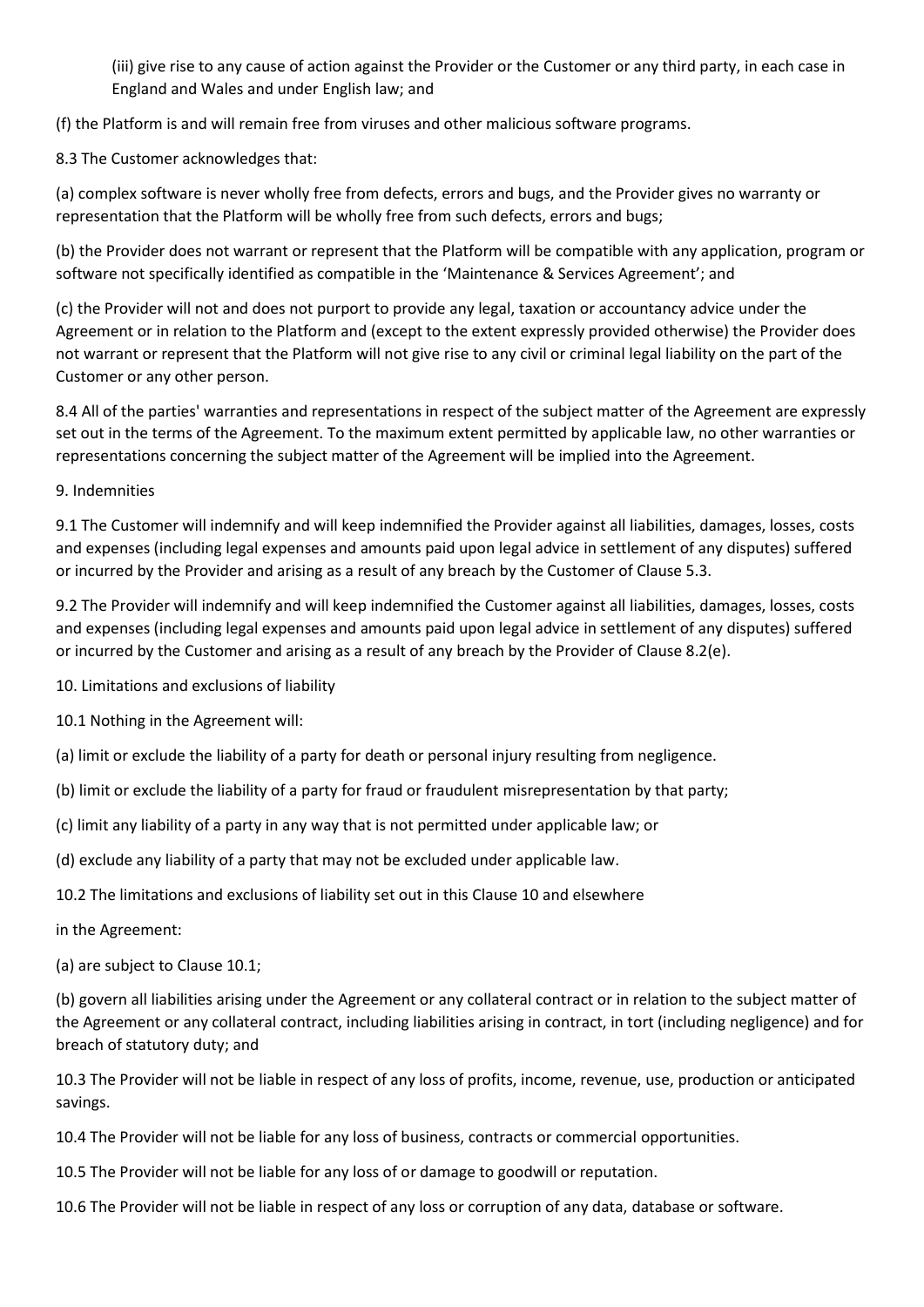10.7 The Provider will not be liable in respect of any special, indirect or consequential loss or damage.

10.8 Neither party will be liable for any losses arising out of a Force Majeure Event.

10.9 The Provider's liability in relation to any event or series of related events will not exceed the total amount paid and payable by the Customer to the Provider under the Agreement during the 12 month period immediately preceding the event or events giving rise to the claim.

11. Data protection

11.1 The Customer warrants that it has the legal right to disclose all Personal Data that it does in fact disclose to the Provider under or in connection with the Agreement.

11.2 The Provider warrants that:

(a) it will act only on instructions from the Customer in relation to the processing of any Personal Data performed by the Provider on behalf of

the Customer; and

(b) it has in place appropriate security measures (both technical and organisational) against unlawful or unauthorised processing of Personal Data and against loss or corruption of Personal Data processed by the Provider on behalf of the Customer.

### 12. Confidentiality

12.1 The Provider will:

(a) keep confidential and not disclose the Customer Confidential Information to any person save as expressly permitted by this Clause 12;

(b) protect the Customer Confidential Information against unauthorised disclosure by using the same degree of care as it takes to preserve and safeguard its own confidential information of a similar nature, being at least a reasonable degree of care; and

12.2 Customer Confidential Information may be disclosed by the Provider to its officers, employees, agents, insurers and professional advisers, provided that the recipient is bound in writing to maintain the confidentiality of the Customer Confidential Information disclosed.

12.3 The obligations set out in this Clause 12 shall not apply to:

(a) Customer Confidential Information that is publicly known (other than through a breach of an obligation of confidence);

(b) Customer Confidential Information that is in possession of the Provider prior to disclosure by the Customer;

(c) Customer Confidential Information that is received by the Provider from an independent third party who has a right to disclose the relevant Confidential Information; or

(d) Customer Confidential Information that is required to be disclosed by law,

or by a governmental authority, stock exchange or regulatory body, provided that the Provider must where permitted by law give to the Customer prompt written notice of the disclosure requirement.

13. Termination

13.1 Either party may terminate the Agreement immediately by giving written notice

to the other party if the other party:

(a) commits any material breach of any term of the Agreement, and:

(i) the breach is not remediable; or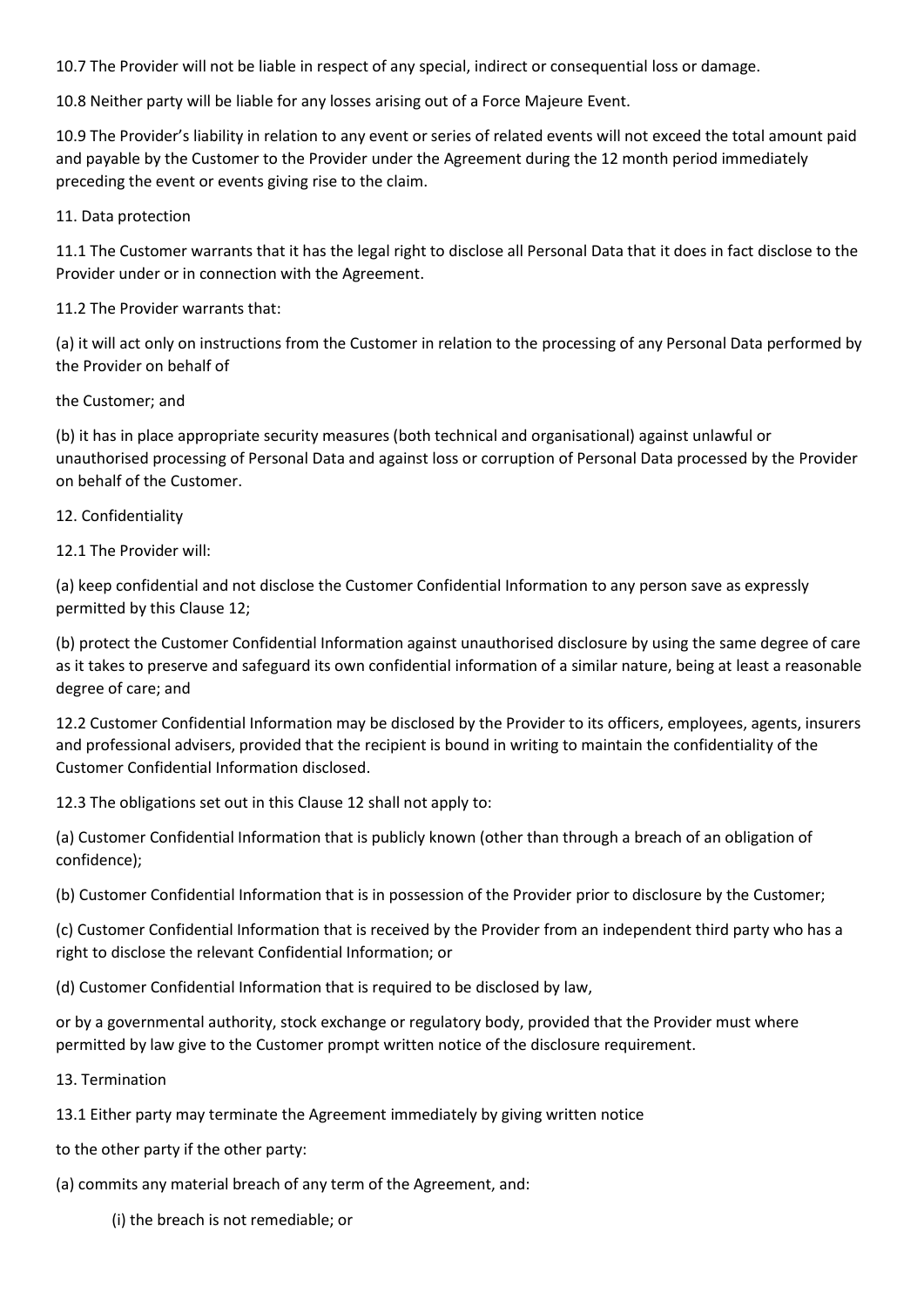(ii) the breach is remediable, but the other party fails to remedy the breach within 30 days of receipt of a written notice requiring it to do so; or

(b) persistently breaches the terms of the Agreement (irrespective of whether such breaches collectively constitute a material breach).

13.2 In the case of an agreement with a fixed monthly minimum charge then the remainder of the fixed charge to the end date of the agreement will still be due for payment.

13.3 Either party may terminate the Agreement immediately by giving written notice to the other party if:

(a) the other party:

- (i) is dissolved;
- (ii) ceases to conduct all (or substantially all) of its business;
- (iii) is or becomes unable to pay its debts as they fall due;
- (iv) is or becomes insolvent or is declared insolvent; or
- (v) convenes a meeting or makes or proposes to make any arrangement or composition with its creditors;

(b) an administrator, administrative receiver, liquidator, receiver, trustee, manager or similar is appointed over any of the assets of the other party;

(c) an order is made for the winding up of the other party, or the other party passes a resolution for its winding up (other than for the purpose of a solvent company reorganisation where the resulting entity will assume all the obligations of the other party under the Agreement); or

(d) (where that other party is an individual) that other party dies, or as a result of illness or incapacity becomes incapable of managing his or her own affairs, or is the subject of a bankruptcy petition or order.

13.3 Either party may terminate the agreement at the end of the primary term by providing notice in writing no later than 90 days prior to the renewal date, at the end of the Minimum term. Or 30 days if the customer has a rolling 30 day contract.

13.4 If the Provider stops or makes a good faith decision to stop operating the Platform generally, then the Provider may terminate the Agreement by giving at least 30 days' written notice of termination to the Customer.

13.5 The Provider may terminate the Agreement immediately by giving written notice of termination to the Customer where the Customer fails to pay to the Provider any amount due to be paid under the Agreement by the due date.

13.6 The customer may also terminate the agreement by paying all of the charges dues for payment within the primary term of the agreement.

# 14. Effects of termination

14.1 Upon termination of the Agreement, all the provisions of the Agreement will cease to have effect, save that the following provisions of the Agreement will survive and continue to have effect (in accordance with their terms or otherwise indefinitely): Clauses 1, 7.5, 9, 10, 12, 14 and 17.

14.2 Termination of the Agreement will not affect either party's accrued liabilities and rights as at the date of termination.

14.3 Subject to Clause 14.4, within 30 days following the termination of the Agreement, the Provider will:

(a) irrevocably delete from the Platform all Customer Confidential Information; and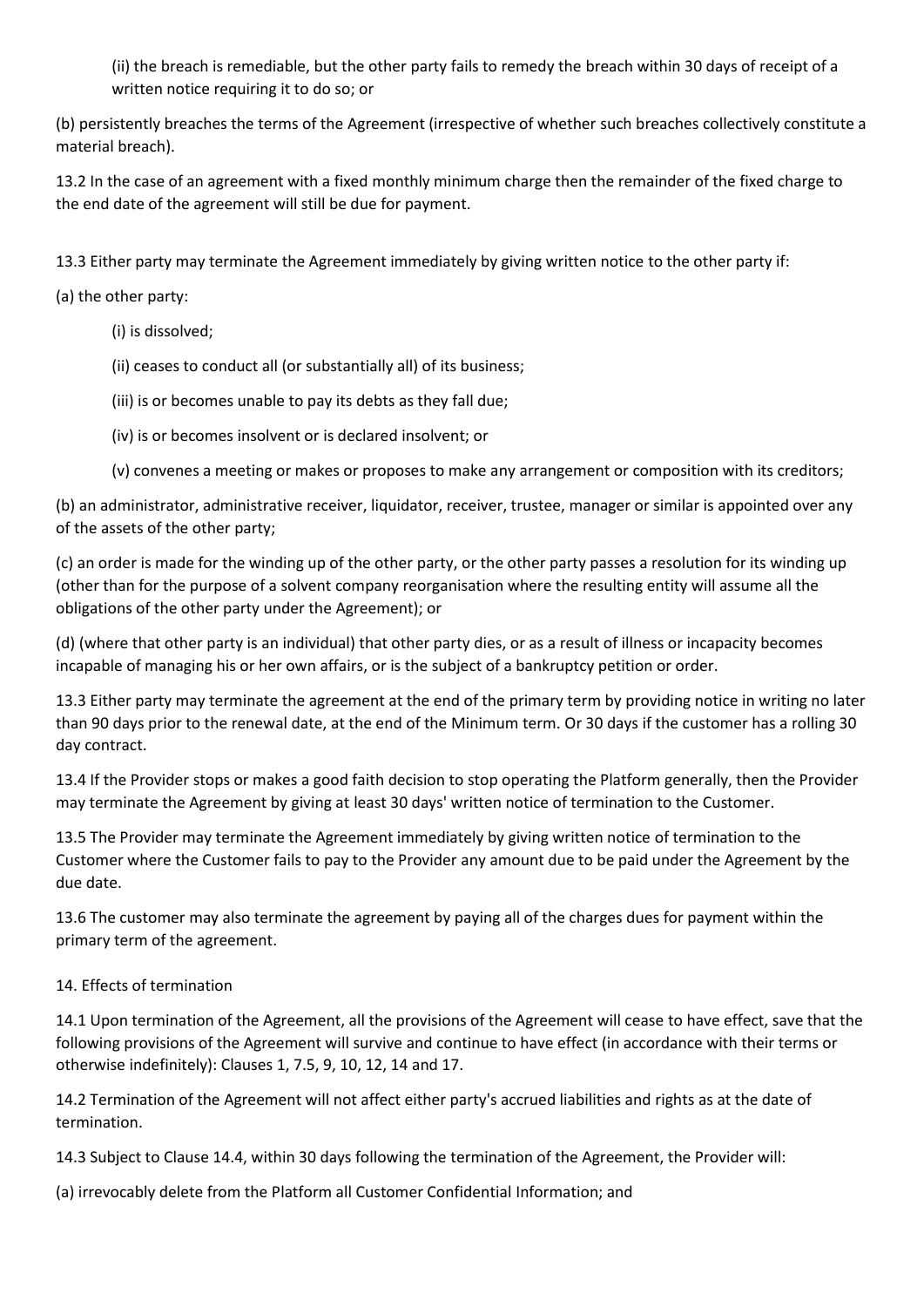(b) irrevocably delete from its other computer systems all Customer Confidential Information, and return to the Customer or dispose of as the Customer may instruct all documents and materials containing Customer

Confidential Information.

14.4 The Provider may retain any document (including any electronic document)

containing the Customer Confidential Information after the termination of the

Agreement if:

(a) the Provider is obliged to retain such document by any law or regulation or other rule enforceable against the Provider; or

(b) the document in question is a letter, fax, email, order confirmation, invoice, receipt or similar document addressed to the Provider.

14.5 Platform provision set out in the 'Maintenance and Services' agreement will end immediately upon the bankruptcy or insolvency or upon the appointment of an administrator or receiver by either party bound by this agreement. Under the circumstances mentioned above payment of outstanding amounts invoiced under the agreement will still be deemed liable for collection.

15. Notices

15.1 Any notice given under the Agreement must be in writing (whether or not described as "written notice" in the Agreement) and must be delivered personally, sent by recorded signed-for post, or sent by fax or email, for the attention of the relevant person, and to the relevant address or fax number or email address given below (or as notified by one party to the other in accordance with this

Clause).

The Provider:

Vibe Print Limited t/a 1 Call 4 of Jason House Kerry Hill Horsforth Leeds LS18 4JR, e-mail info@1call4.co.uk

The Customer:

The addressee, address, email and fax set out in the 'Maintenance & Services Agreement'.

15.2 A notice will be deemed to have been received at the relevant time set out below (or where such time is not within Business Hours, when Business Hours next begin after the relevant time set out below):

(a) where the notice is delivered personally, at the time of delivery;

(b) where the notice is sent by recorded signed-for post, 72 hours after posting; and

(c) where the notice is sent by email, at the time of the transmission (providing the sending party retains written evidence of the transmission).

# 16. Force Majeure Event

16.1 Where a Force Majeure Event gives rise to a failure or delay in either party performing its obligations under the Agreement (other than obligations to make payment), those obligations will be suspended for the duration of the Force

# Majeure Event.

16.2 A party who becomes aware of a Force Majeure Event which gives rise to, or which is likely to give rise to, any failure or delay in performing its obligations under the Agreement, will:

(a) forthwith notify the other; and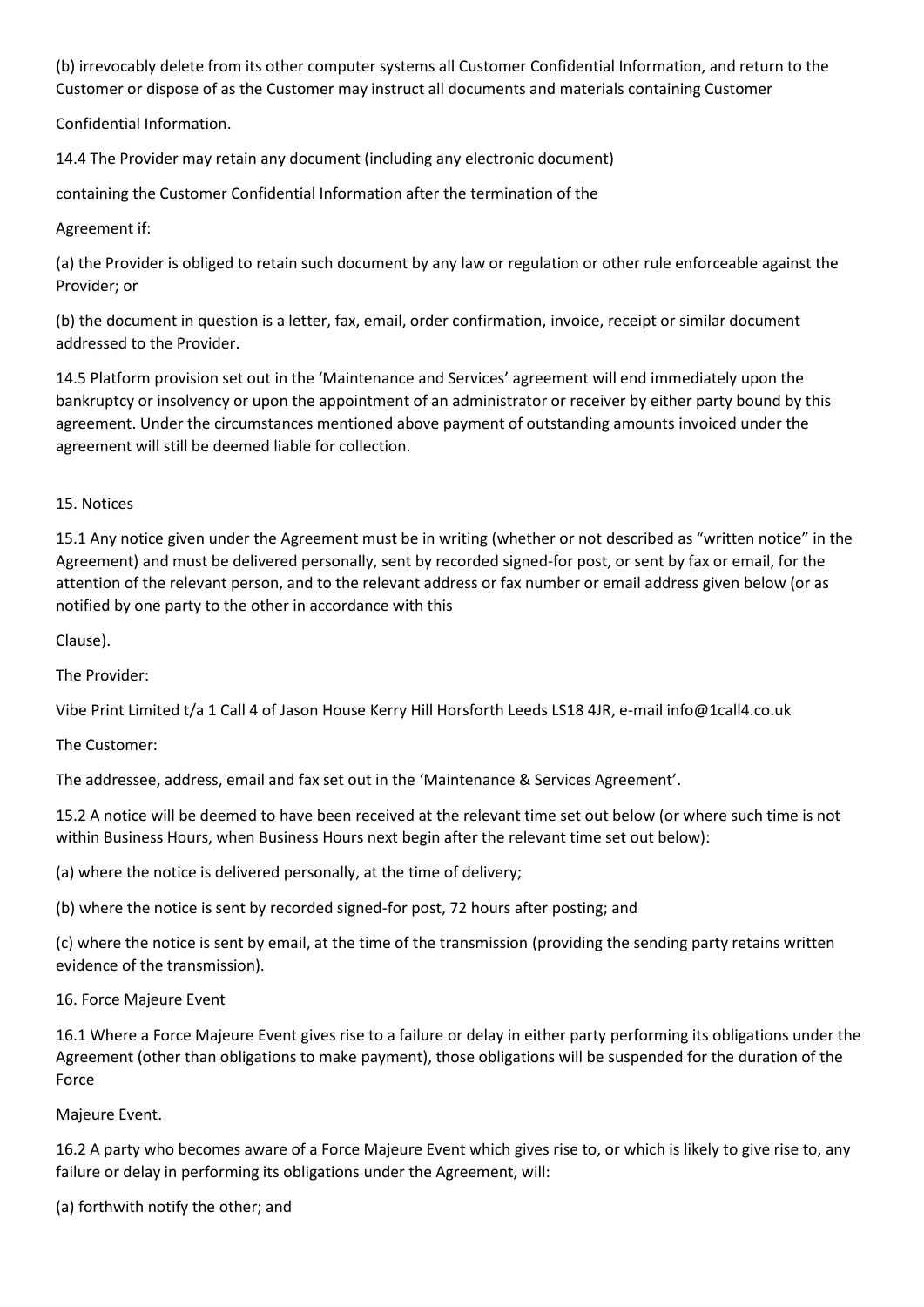(b) will inform the other of the period for which it is estimated that such failure or delay will continue.

16.3 The affected party will take reasonable steps to mitigate the effects of the Force Majeure Event.

17. General

17.1 No breach of any provision of the Agreement will be waived except with the express written consent of the party not in breach.

17.2 If a Clause of the Agreement is determined by any court or other competent authority to be unlawful and/or unenforceable, the other Clauses of the Agreement will continue in effect. If any unlawful and/or unenforceable Clause would be lawful or enforceable if part of it were deleted, that part will be deemed to be deleted, and the rest of the Clause will continue in effect (unless that would contradict the clear intention of the parties, in which case the entirety of the relevant Clause will be deemed to be deleted).

17.3 The Agreement may not be varied except by a written document signed by or on behalf of each of the parties.

17.4 Each party hereby agrees that the other party may freely assign any or all of its contractual rights and/or obligations under the Agreement to any Affiliate of the assigning party or any successor to all or a substantial part of the business of the assigning party from time to time. Save as expressly provided in this Clause or elsewhere in the Agreement, neither party may without the prior written consent of the other party assign, transfer, charge, license or otherwise dispose of or deal in the Agreement or any contractual rights or obligations under the Agreement.

17.5 The Agreement is made for the benefit of the parties, and is not intended to benefit any third party or be enforceable by any third party. The rights of the parties to terminate, rescind, or agree any amendment, waiver, variation or settlement under or relating to the Agreement are not subject to the consent of any third party.

17.6 Subject to Clause 10.1:

(a) the Agreement and the acceptable use policy referred to in herein constitutes the entire agreement between the parties in relation to the subject matter of the Agreement, and supersedes all previous agreements, arrangements and understandings between the parties in respect of that subject matter; and

(b) neither party will have any remedy in respect of any misrepresentation (whether written or oral) made to it upon which it relied in entering into the Agreement.

17.7 The Agreement will be governed by and construed in accordance with the laws of England and Wales; and the courts of England will have exclusive jurisdiction to adjudicate any dispute arising under or in connection with the Agreement.

# **Schedule 1**

Service Level Agreement

1. Introduction

1.1 In this Schedule:

"New Functionality" means new functionality that is introduced to the Platform by an Upgrade; and

1.2 References in this Schedule to Paragraphs are to the paragraphs of this Schedule,

unless otherwise stated.

2. Helpdesk

2.1 The Provider will make available, during Business Hours, a telephone and email

helpdesk facility for the purposes of:

(a) assisting the Customer with the configuration of the Platform and the integration of the Platform with the Customer's other systems;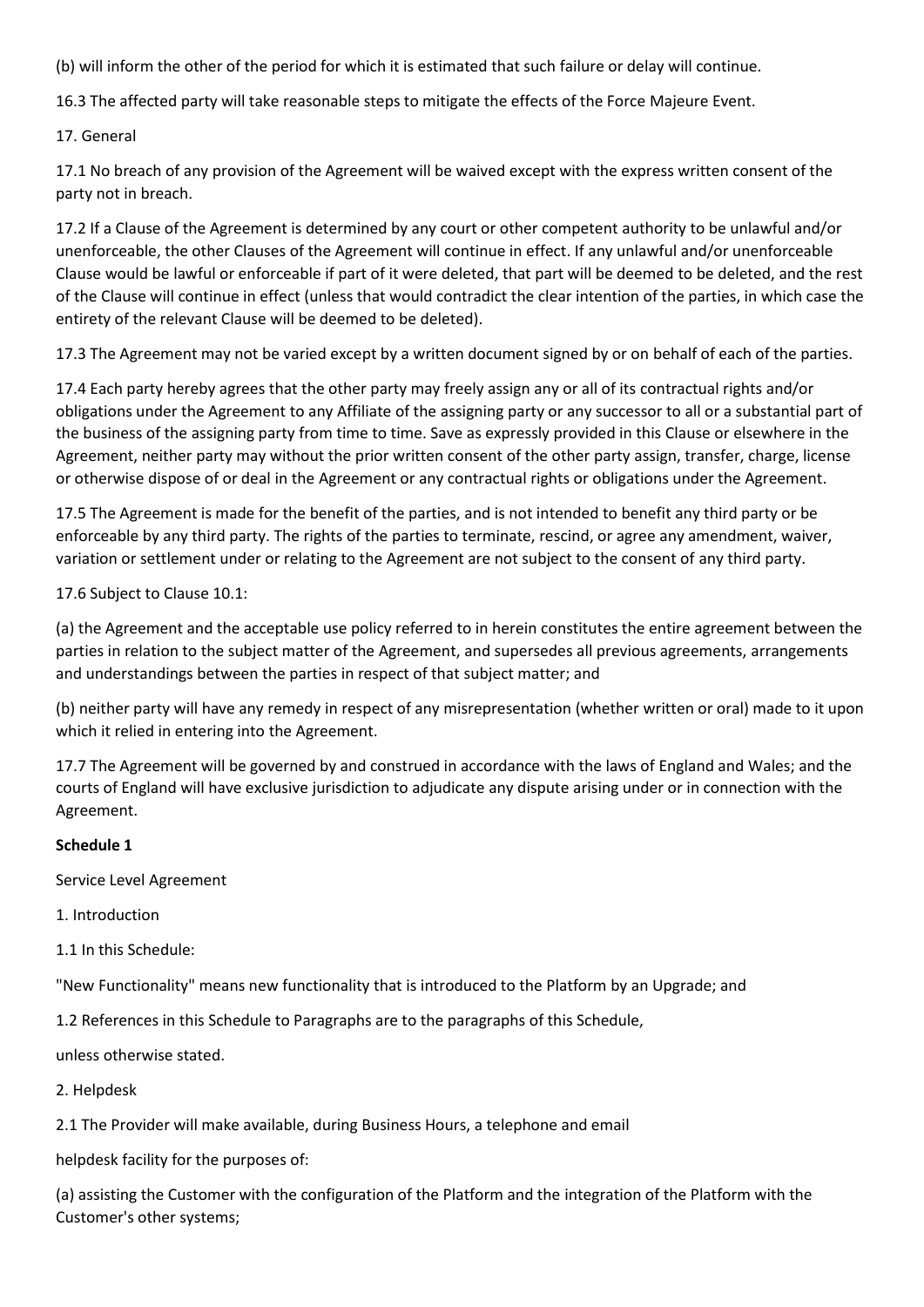(b) assisting the Customer with the proper use of the Platform; and/or

(c) determining the causes of errors and fixing errors in the Platform.

2.2 Subject to Paragraph 2.3, the Customer must make all requests for Support Services through the helpdesk, and all such requests must include sufficient information to allow the Provider to give the Customer a satisfactory resolution to its request.

2.3 The Provider will use reasonable endeavours to ensure that a member of its support staff can be reached by mobile phone outside Business Hours in the case of an emergency.

3. Response and resolution times

3.1 The Provider will:

(a) use all reasonable endeavours to respond to requests for Support Services made through the helpdesk; and

(b) use all reasonable endeavours to resolve issues raised by the Customer,

3.2 The Provider will determine, acting reasonably, into which severity category an issue raised through the Support Services falls.

3.3 All Support Services will be provided remotely unless expressly agreed otherwise by the Provider.

4. Limits on Support Services

4.1 Where the total person-hours spent by the Provider performing the Support Services under Paragraphs 2 and 3 during any calendar month exceed 10 hours,

then:

(a) the Provider will cease to have an obligation to provide those Support Services to the Customer during that period; providing that

(b) the Provider may agree to provide additional such Support Services to the Customer during that period, but the provision of such services will be subject to payment by the Customer of additional Charges at the Provider's standard hourly rates from time to time.

4.2 The Provider shall have no obligation under the Agreement to provide Support Services in respect of any fault or error caused by:

(a) the improper use of the Platform; or

(b) the use of the Platform otherwise than in accordance with the Documentation.

5. Upgrades

5.1 The Customer acknowledges that from time to time during the Term the Provider may apply Upgrades to the Platform, and that such Upgrades may, subject to

Paragraph 5.2, result in changes the appearance and/or functionality of the Platform.

5.2 No Upgrade shall disable, delete or significantly impair the Protected Functionality.

5.3 The Provider will give to the Customer reasonable prior written notice of the application of any significant Upgrade to the Platform. Such notice shall include details of the specific changes to the functionality of the Platform resulting from the application of the Upgrade.

5.4 The Customer shall not be subject to any additional Charges arising out of the application of the Upgrade, save where:

(a) the Upgrade introduces New Functionality to the Platform;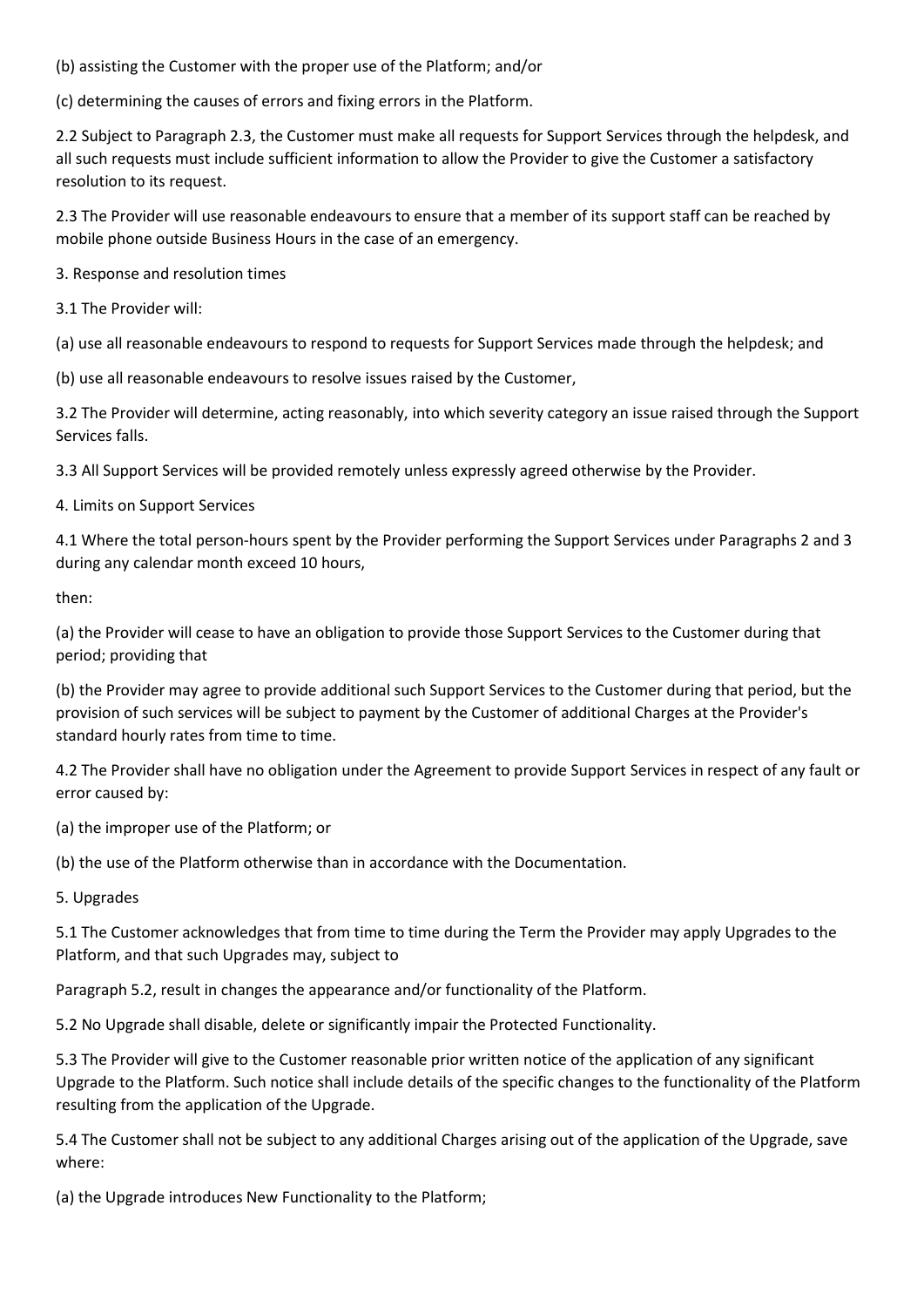(b) that New Functionality does not serve the same purpose as legacy functionality that ceases or has ceased to be available as a result of any Upgrade;

(c) access to or use of the New Functionality is chargeable to the customers of the Provider using the Platform generally; and

(d) any decision by the Customer not to pay the Charges for the New Functionality will not prejudice the Customer's access to and use of the rest of the Platform.

6. Uptime commitment

6.1 The Provider shall use all reasonable endeavours to ensure that the Platform is available 99.9% of the time during each calendar month, subject to Paragraph 8.

7. Back-up and restoration

7.1 Subject to Paragraph 7.2, the Provider will:

(a) make back-ups of the Customer Materials stored on the Platform on a daily basis, and will retain such back-ups for at least 10 days ; and

(b) at least once every day, the Provider will arrange for the off-site storage of a current back-up of the Customer Materials stored on the Platform (which will be over-written on the following off-site back-up date).

7.3 In the event of the loss of, or corruption of, Customer Materials stored on the Platform being notified by the Customer to the Provider under Paragraph 2, the Provider shall if so directed by the Customer use all reasonable endeavours] promptly to restore the Customer Materials from the most recent available backup copy.

8. Scheduled maintenance

8.1 The Provider may suspend access to the Platform in order to carry out scheduled maintenance, such maintenance to be carried out and such suspension to be for not more than 4 hours in each calendar month.

8.2 The Provider must give to the Customer at least 14 days' written notice of schedule maintenance, including full details of the expected Platform downtime.

8.3 Platform downtime during scheduled maintenance carried out by the Provider in accordance with this Paragraph 8 shall not be counted as downtime for the purposes of Paragraph 6.

# **Schedule 2**

Charges & Fees

1. Introduction

1.1 References in this Schedule to Paragraphs are to the paragraphs of this Schedule, unless otherwise stated. Pricing will be reviewed throughout the term of this agreement taking into account supplier prices. The charges are subject to increase at any point in the agreement, any such increase will be notified in writing giving thirty (30 days) notice.

1.2 The Charges under the Agreement will consist of the following elements:

(a) monthly Charges, in respect of access to and use of the Platform;

(b) annual Charges, in respect of access to and use of the Platform;

(c) merchant & transactional Fees, in respect of collecting and taking payments through the Platform;

(d) other Charges.

2. Monthly Charges

2.1 The Charges in respect of access to and use of the Platform shall be on a monthly basis, if the Customer chooses this option.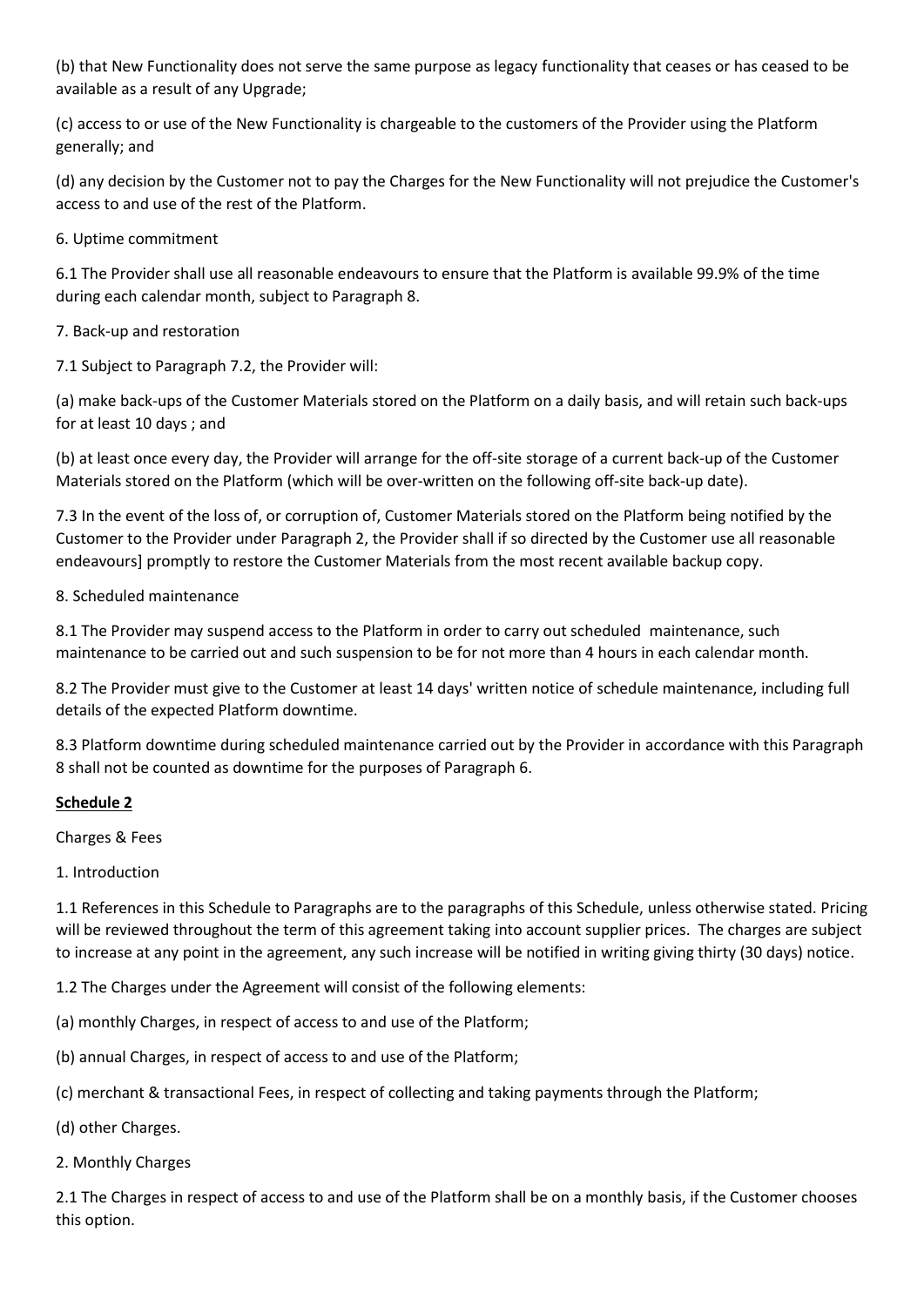2.2 The Charge will be as stated on the 1 Call 4 sales order plus VAT per calendar month, which shall be invoiced by the Provider at any time following the commencement of the calendar month in respect of which the licence Charges are

incurred.

2.3 If the Customer adds features and/or extras (or features and/or extras are removed) the monthly Charge will be revised at the commencement of the month following the addition (or removal) of those features and/or extras.

2.4 No refund of charges will be made if the Agreement is terminated prior to the end of the Minimum Term.

3. Annual Charges

3.1 The Charges in respect of access to and use of the Platform shall be on an annual basis, if the Customer chooses this option.

3.2 The Charge will be as stated on the 1 Call 4 sales order plus VAT per annum. which shall be invoiced by the Provider at any time following the commencement of the year in respect of which the licence Charges are incurred.

3.3 If the Customer adds features and/or extras (or features and/or extras are removed) the annual Charge will be revised at the commencement of the month following the addition (or removal) of those features and/or extras.

3.4 No refund of charges will be made if the Agreement is terminated prior to the end of the Minimum Term.

4. Merchant & Transactional Fees

The Fees

4.1 The Fees in respect of using the Platform to collect and / or taking payments shall be on a weekly basis if the Customer chooses this option.

4.2 For Fees set out in 4.1, that are based on the provision of a Platform, where 1 Call 4 receive a fee percentage as payment, this will be calculated on gross sales figures & transactional data as stated in the back office software, TouchOffice Web.

4.3 The Fees will be as stated on the 1 Call 4 sales order plus VAT per week. which shall be invoiced by the Provider at any time following the live date of the Platform.

4.4 If the customer has chosen to use 1 Call4 as its merchant services provider, any direct or indirect fees relating to the transactions 1 Call4 have collected on behalf of the customer will be passed on.

4.5 Any Platform using payment by a percentage fee method will be subject to a minimum usage charge of £50.00 per calendar month.

4.6 Any fees from third party companies set out in 4.3 are subject to change from time to time, and 1 Call4 reserve the right to pass on any price increase to the customer.

4.7 No refund of Fees will be made if the Agreement is terminated prior to the end of the Minimum Term.

5. Other Charges

5.1 In addition to the Charges detailed in Paragraphs 2, 3 and 4 above, the Provider will invoice in respect of, and the Customer shall pay to the Provider:

(a) Charges payable under Paragraphs 4 and 5 of Schedule 1; and

(b) all other Charges that are agreed between the parties in writing from time to time.

6. Payment

6.1 All charges will be paid by direct debit, which will be collected a minimum of 5 days after a Charge is made. Unless specifically agreed between the Provider and customer, whereby other payment methods can be used.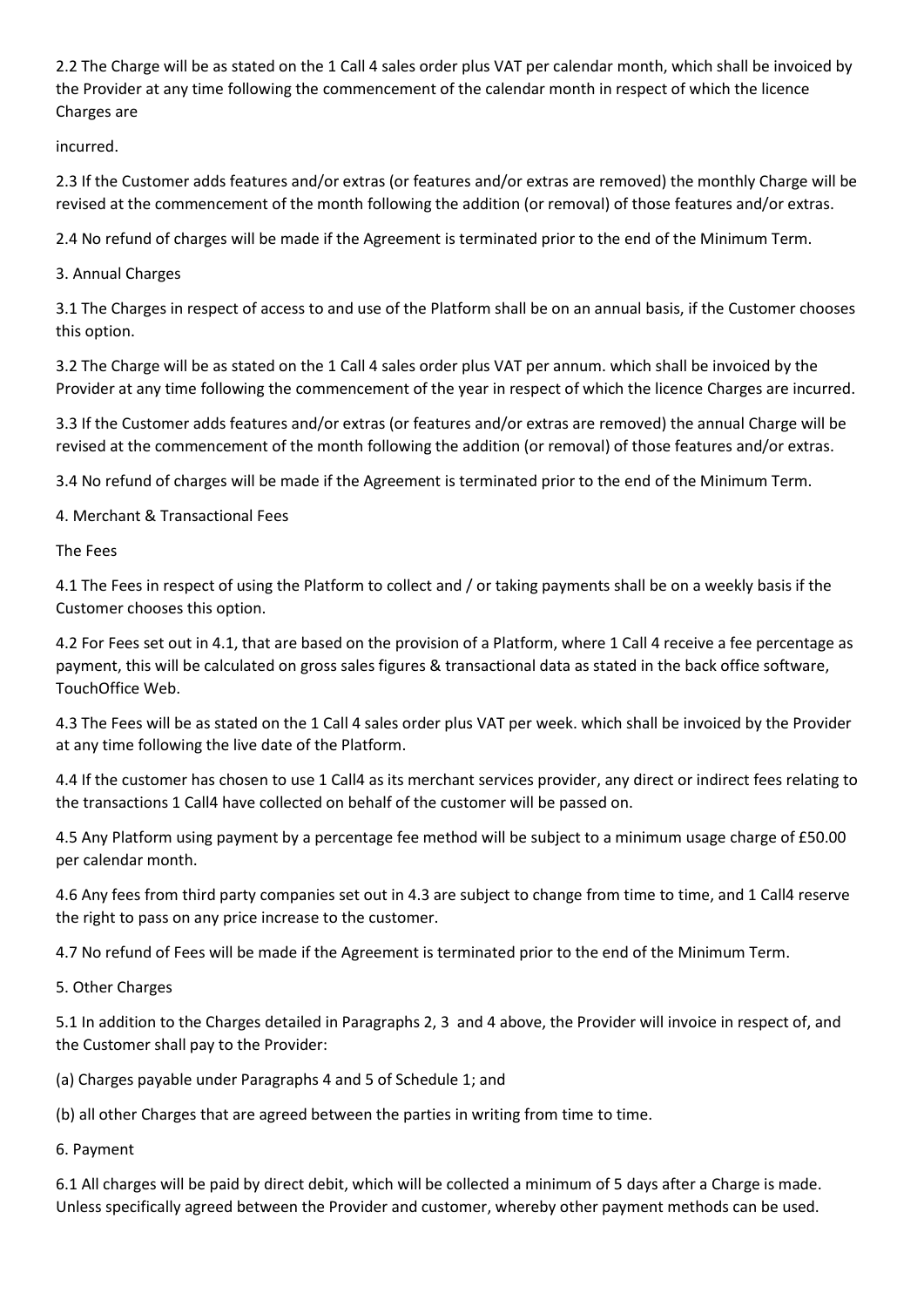6.2 Direct Debits are taken on the bill date on the 'Maintenance and Services Agreement' with the payment frequency also stated. All monthly or quarterly payments will be taken on the 15<sup>th</sup> or 25<sup>th</sup> of a month or the next business day, and weekly payments will be taken on a Monday.

6.3 Fixed fee monthly or quarterly Platform charges will be take one month in advance & your first Direct Debit will include any daily pro rata'd costs incurred up to and including the billing date.

6.4 If the customer choses to use 1 Call4 Merchant payment services for a Platform any transaction fees that are charged will be deducted from your payments, all remaining monies will be paid into your account within 7 to 10 days of your bill date.

# **Schedule 3**

Acceptable Use Policy

(1) This Policy

This Acceptable Use Policy (the "Policy") sets out the rules governing the use of our web services (the "Service") and any content that you may submit to the Service ("Content"). By using the Service, you agree to the rules set out in this Policy.

(2) General restrictions

You must not use the Service in any way that causes, or may cause, damage to the

Service or impairment of the availability or accessibility of the Service, or any of the areas of, or services on, the Service.

You must not use the Service:

(a) in any way that is unlawful, illegal, fraudulent or harmful; or

(b) in connection with any unlawful, illegal, fraudulent or harmful purpose or activity.

(3) Reasonable Use

You agree to use the Service in a reasonable way. If we determine that your use of the Service is not reasonable or that your use is causing degraded performance of the Service for you and for other Customers, we may impose limits on your use of the Service. Where possible we will endeavour to give you at least 24 hours prior notice that your usage is reduced before imposing any limits.

Limits on your use of the Service may include, but are not limited to, the quantities and volumes of the following parameters:

- (a) storage required to host and backup your data;
- (b) sales transactions per calendar month;
- (c) API (application programming interface) calls per 5 minute period;
- (d) bandwidth usage per 24 hour period;
- (e) locations, users, POS units, active SKU's, customers.
- (4) Unlawful and illegal material

You must not use the Service to store, host, copy, distribute, display, publish, transmit or send Content that is illegal or unlawful, or that will or may infringe a third party's legal rights, or that could give rise to legal action whether against you or us or a third party (in each case in any jurisdiction and under any applicable law).

Content (and its publication on the Service) must not: